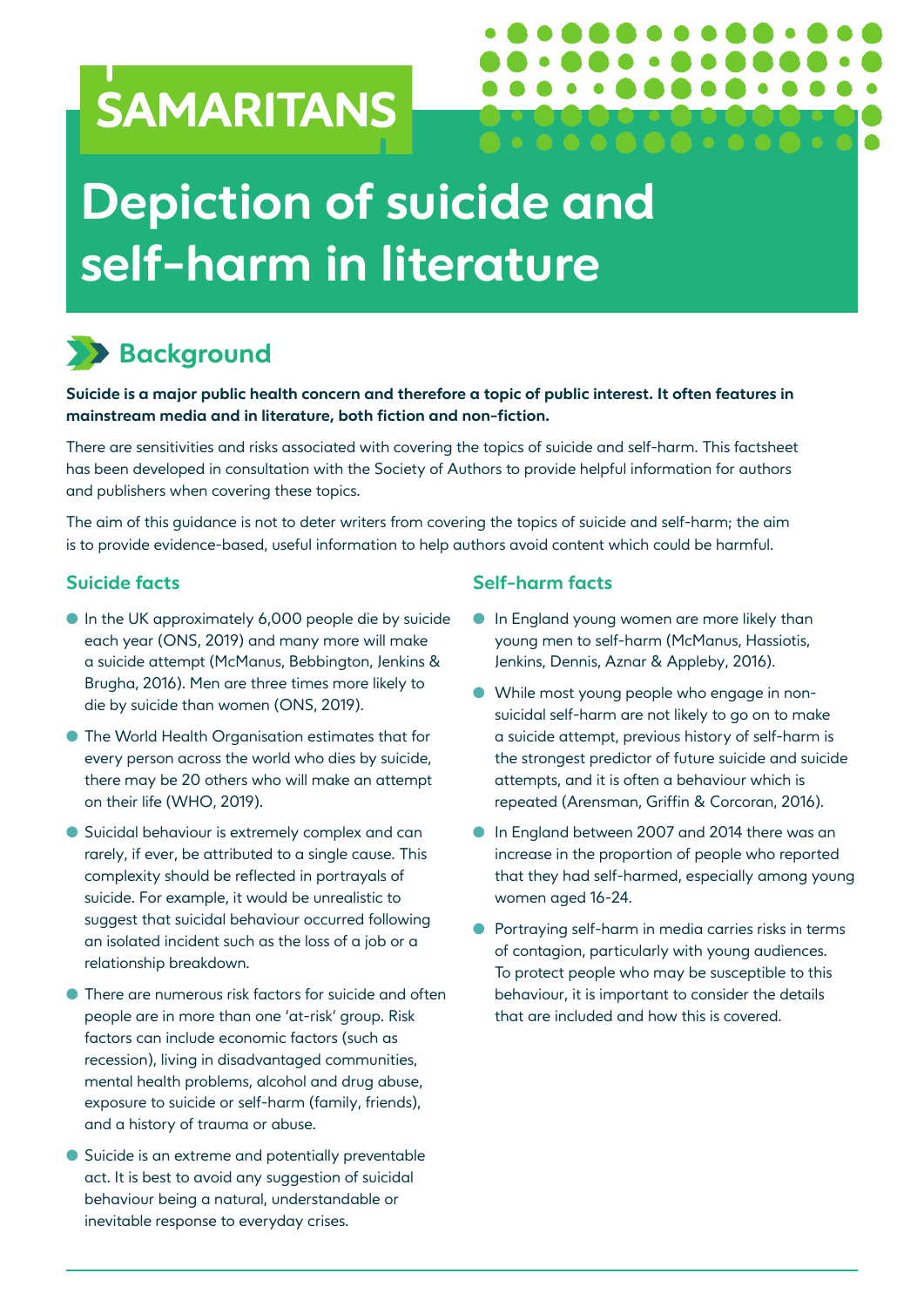#### **The 'Werther' effect**

A significant body of research, conducted across the world over the last six decades, links certain types of media depictions of suicide with increases in suicide rates (Pirkis, Blood, Dutherland & Currier, 2018).

According to this research evidence, readers may identify with characters in literature (real and fictional), especially if they are charismatic/ glamorous/romantic and can be idealised. Through a phenomenon known as 'social contagion' a depicted suicide can serve as a model for imitative behaviour. This contagious effect is caused by a combination of grief, suicide ideation and over-identification with the person or character who has died and/or the circumstances under which they took their life or made a suicide attempt.

The earliest known example of suicide contagion caused by media relates to a German novel titled 'The Sorrows of Young Werther', written by Johann Wolfgang von Goethe and first published in 1774. The novel is a story of unrequited love in which the

main character, Werther, takes the decision to end his life. Following publication of the novel there was evidence of imitational suicides observed in Germany. Many of the deaths were men of a similar age to 'Werther' and even dressed in similar style to the character. This resulted in the book being banned in Germany, Denmark and Italy.

The main risk areas highlighted in the research evidence include detailed descriptions of suicidal acts – specifically those which describe suicide methods (Ladwig, Kunrath, Lukaschek & Baumert 2011), content which romanticises or inadvertently glorifies suicidal behaviour (Stack, 2005) and excessive coverage of suicide (Stack, 2003).

Those who are most susceptible to this contagion effect through media portrayals of suicide include people who suffer with mental health problems (WHO, 2017), young people (Gould, Jamieson & Romer, 2003), and people who are bereaved – particularly those who are bereaved by suicide (WHO,2017).

#### **The 'Papageno' effect**

There is also a smaller body of research evidence, known as the 'Papageno' effect, which shows that sensitive portrayals of individuals demonstrating mastery over a suicidal crisis can have a protective influence (Niederkrotenthaler et al, 2010). Coverage describing a person or character seeking help and coming through a difficult time, rather than making a suicide attempt, can serve as a powerful testimony to others that this is indeed possible. This content has been linked to falls in suicide rates (Niederkrotenthaler et al, 2010).

Samaritans' work in this area is guided by the research and focuses on supporting safe and informed coverage of suicide. What we understand from the research is that it's not that suicide shouldn't be covered in the media, what's important is how it is covered.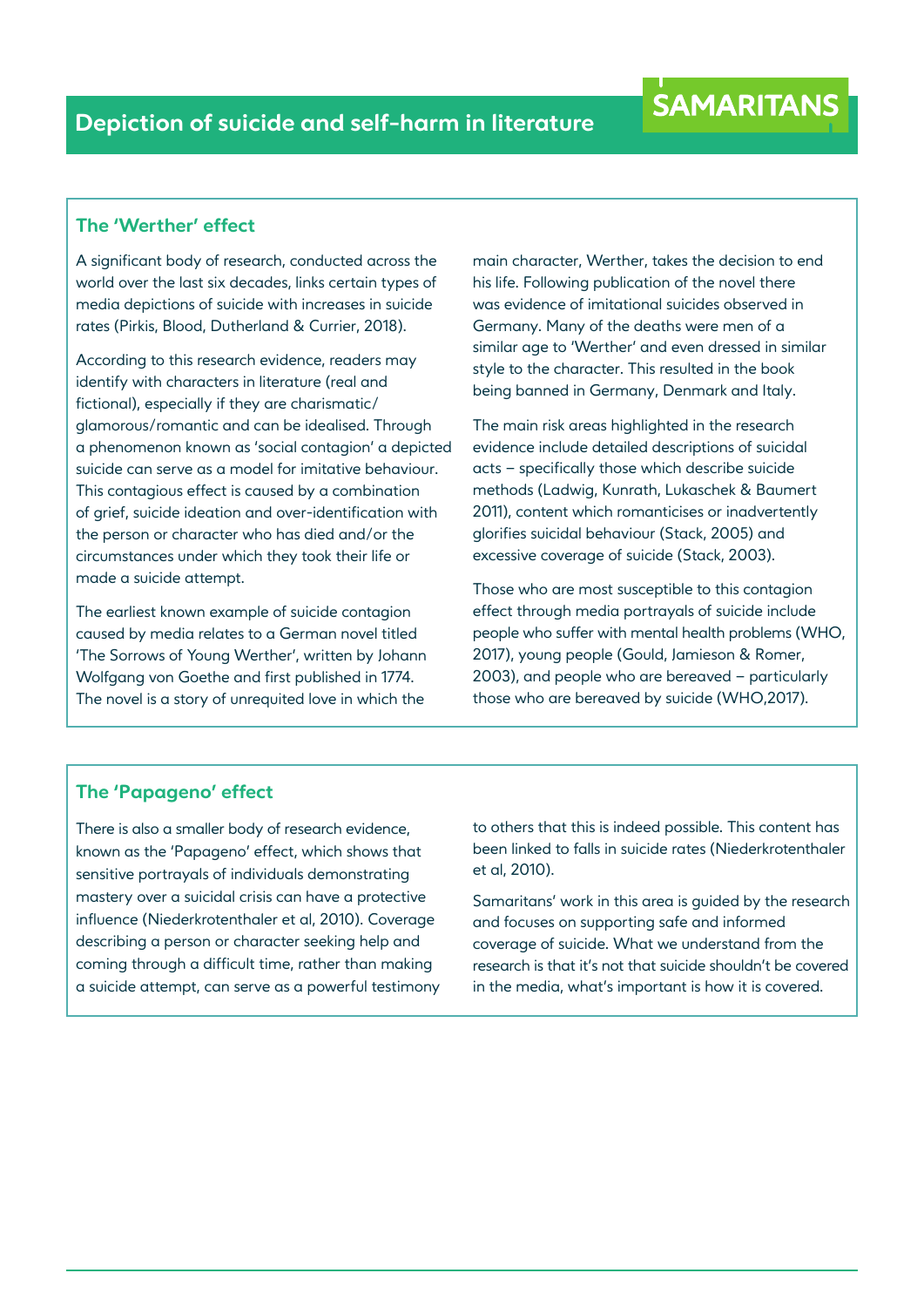### **General considerations when writing about suicide and self-harm**

In terms of age, gender and socio-economic status, the group most at risk of suicide in the UK are men in the lowest social class in their mid-years (Wyllie et al., 2012). In the UK men are three times more likely to die by suicide than women (ONS, 2018). More information on the issues affecting men is available in our report: *Men and Suicide: why it's a social issue.* 

For up-to-date suicide statistics you can visit our website: *Suicide facts and figures.*

There are a range of psychological, situational, societal and individual background factors that can interact with and impact on a person's suicide risk. It is helpful to convey this complexity where possible in suicide-related plotlines and avoid simplistic explanations which attribute a suicide attempt or death to a single incident.

For information on the reasons why people can become vulnerable to suicide, see the guidance on our website: *If you're worried about someone.* 

Sensitive stories depicting mastery over a crisis and hopeful stories of recovery can help to encourage readers, who may be suffering in silence, to reach out for help. These can serve as reassurance that suicidal

#### feelings can be worked through and will pass, particularly if the character seeks help and chooses to live.

Indicating any 'reward' following a suicide death or attempt (Stack, 2005) can inadvertently promote the idea of achieving something through death which is not perceived to be possible in life. Examples include storylines depicting separated parents reuniting following a suicide attempt by their child or suggesting people will be held to account for their actions, such as bullies being shamed and made to feel sorry for their behaviour. Similarly, describing a death by suicide as a release, setting a person free from their troubles in life, or providing peace can romanticise the idea. This can romanticise the idea of suicide and could lead to a vulnerable person believing a death by suicide could resolve the problems they face in life.

Young people are more susceptible to media influence and are more likely to imitate suicidal behaviour (Gould, Jamieson & Romer, 2003). With this in mind, it is advisable to avoid overly dramatising a suicide, as this can romanticise or glorify the behaviour and inadvertently promote it to people who may be vulnerable.

## **Portrayal of suicide methods**

Research shows that portraying a suicide as easy, quick, peaceful and/or pain-free can influence a person's decision to make a suicide attempt (Tsai et al., 2011).

Care should be taken to avoid portraying a suicide attempt as something that can quickly be recovered from, for example describing a character returning to normal life within hours or days.

Avoid introducing new or uncommon methods of suicide or self-harm into the public consciousness. Evidence shows that such portrayals can result in increases in the use of new methods (Lee, Lee,

Hwang & Stack, 2014). It is better to avoid depiction of novel or unusual suicide methods.

In any portrayal of a suicide or suicide attempt, it is better to give as little detail as possible about the method used (Fink, Santaella-Tenorio & Keyes, 2018). For example, if the character has taken an overdose it is advisable not to name the type or quantity of tablets that have been consumed.

It is also advisable to avoid giving details of how the means of suicide (e.g. the instrument or drugs) were obtained, for example describing a certain instrument as being easily and cheaply obtained online.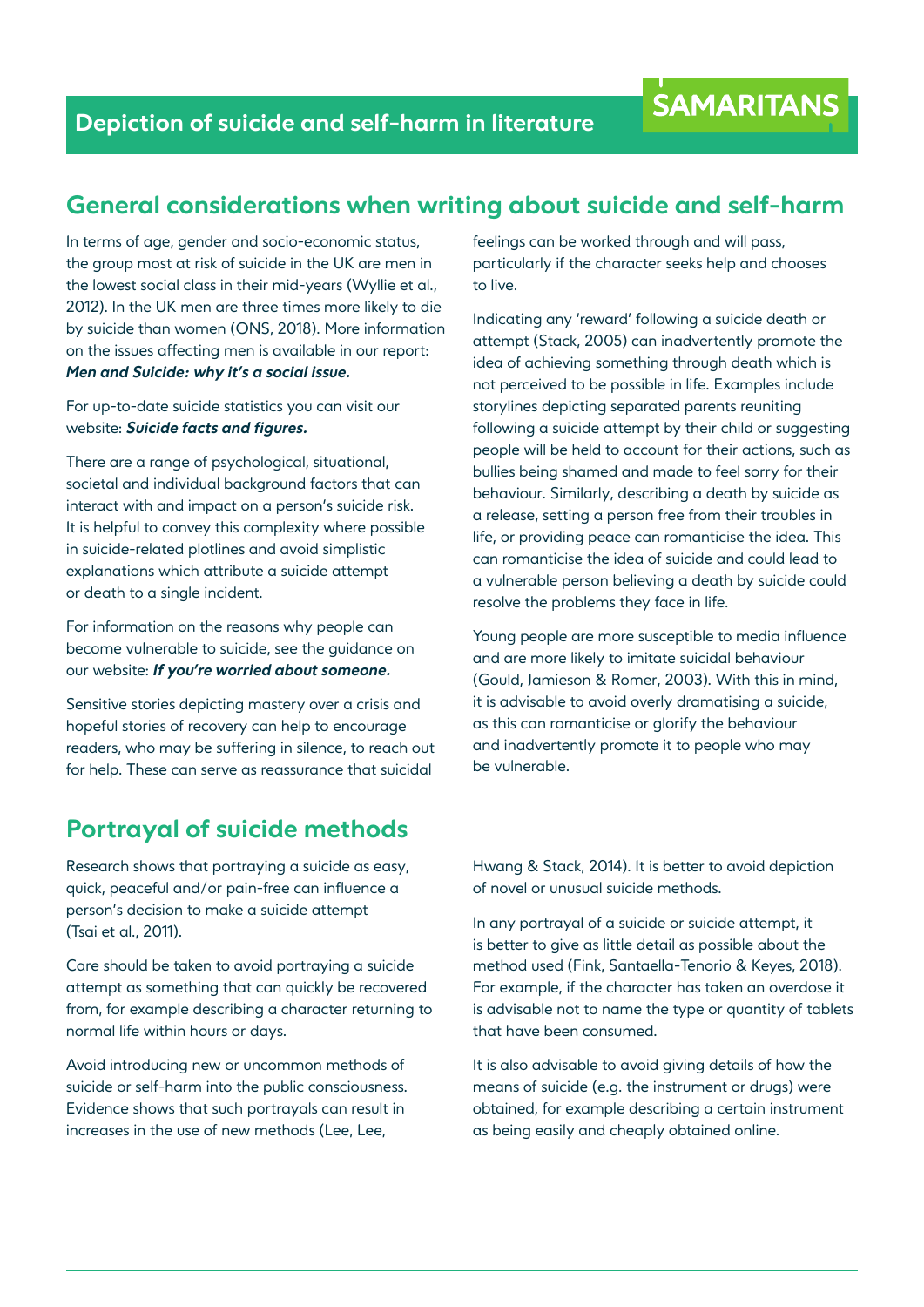#### **Language**

The terms and phrases used when describing suicidal behaviour are important, as some terms can perpetuate stigma and discourage people from speaking out and seeking help.

**With this in mind, we recommend the following:**

**Phrases to use:**

**A suicide Suicide attempt Attempted suicide Taken his/her own life Person at risk of suicide Died by/death by suicide Ended his/her life** 

**Phrases to avoid:**

**Commit suicide Cry for help A 'successful' or 'unsuccessful' suicide attempt Suicide victim Suicide 'epidemic', 'craze', or 'hotspot' Suicide-prone Suicide tourist Now at peace** 

## **Additional points for consideration**

- $\bullet$  It is advisable to consider how a book containing suicide content will be promoted. Please ensure publishers and news media are aware of *Samaritans' Media Guidelines.*
- **Consideration should also be given to any images** used, particularly on book sleeves and covers. For example, it is better to avoid showing suicide locations or means. This will help to limit any risk.
- $\bullet$  It can be helpful to signpost readers to appropriate sources of support, such as Samaritans' helpline, at the end of a piece covering suicide or self-harm to encourage help-seeking. This could also be included in any publicity materials to promote the launch of the book.
- It can also be helpful to include trigger warnings at the beginning of the book and in publicity materials.

While this is not a complete fail-safe, alerting readers to suicide and self-harm content allows them to make the choice of whether or not it is suitable for them to read, particularly if they have been affected by the issues (eg those who have been bereaved or those who have experience of suicidal feelings or past attempts).

**SAMARITANS** 

l Young people are a particularly vulnerable audience in relation to the topics of suicide and self-harm. Self-harm and thoughts of suicide are common among adolescents. Young people are more susceptible to suicide contagion, they are more influenced by what they see and hear in the media than other age groups, and their behaviour is often more spontaneous – more emotionally charged (Gould, Jamieson & Romer, 2003). Young people may not fully appreciate or comprehend the permanency of suicide.



### **How Samaritans can help you**

**Samaritans' Media Advisory team can help authors and publishers by providing expert advice on content relating to suicide and self-harm. The team can be reached on 0208 394 8377/ 020 3874 9186 or by email at mediaadvice@samaritans.org**